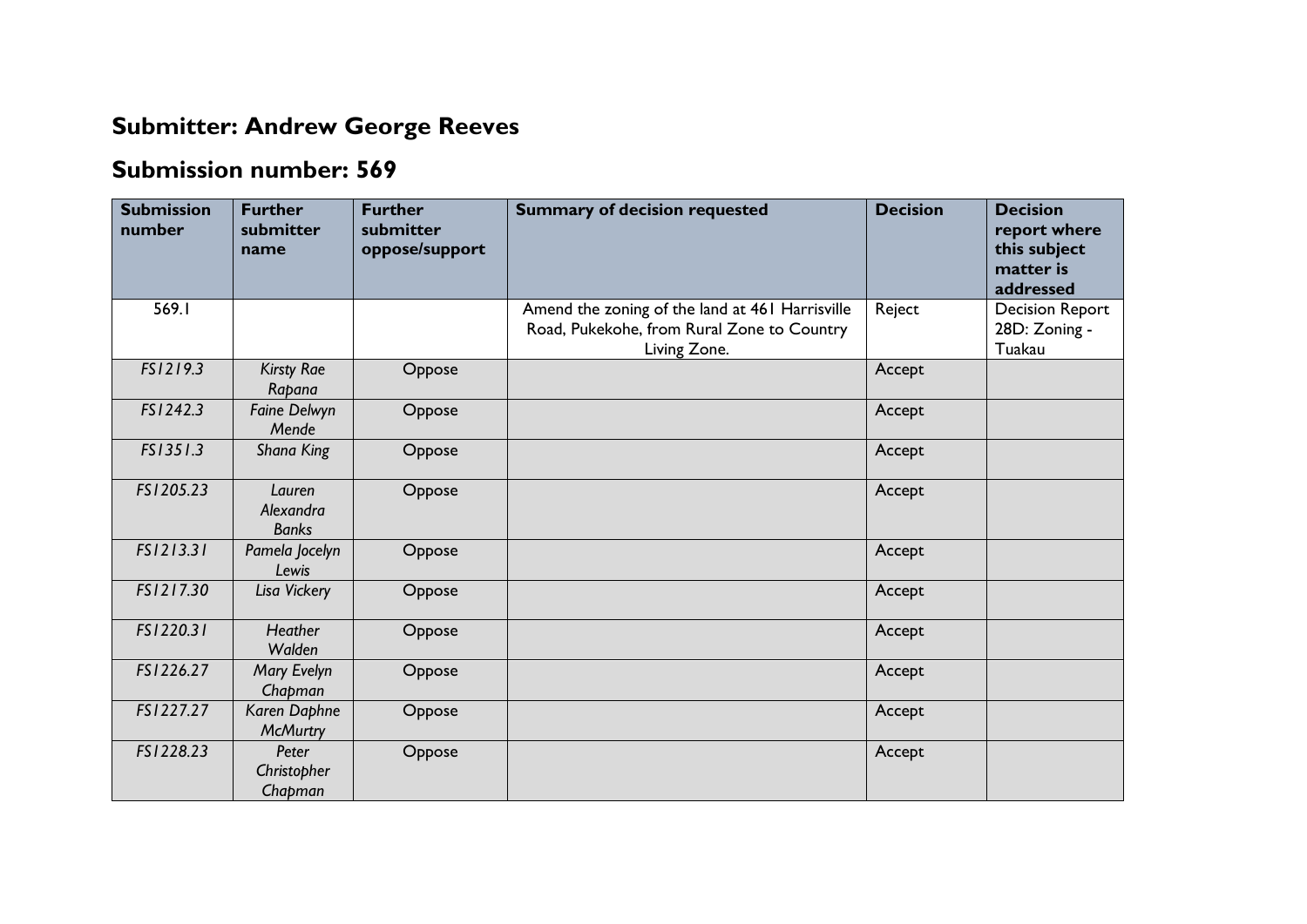| <b>Submission</b><br>number | <b>Further</b><br>submitter<br>name | <b>Further</b><br>submitter<br>oppose/support | <b>Summary of decision requested</b> | <b>Decision</b> | <b>Decision</b><br>report where<br>this subject<br>matter is<br>addressed |
|-----------------------------|-------------------------------------|-----------------------------------------------|--------------------------------------|-----------------|---------------------------------------------------------------------------|
| FS1229.27                   | James Wilson<br><b>McMurtry</b>     | Oppose                                        |                                      | Accept          |                                                                           |
| FS1230.31                   | Nichola Taylor                      | Oppose                                        |                                      | Accept          |                                                                           |
| FS1231.27                   | John Scott                          | Oppose                                        |                                      | Accept          |                                                                           |
| FS1232.27                   | Anthony<br>Montagna                 | Oppose                                        |                                      | Accept          |                                                                           |
| FS1233.31                   | Andrea Scott                        | Oppose                                        |                                      | Accept          |                                                                           |
| FS1234.31                   | Scott Taylor                        | Oppose                                        |                                      | Accept          |                                                                           |
| FS1235.27                   | <b>Kirsten Marx</b>                 | Oppose                                        |                                      | Accept          |                                                                           |
| FS1236.23                   | Lynda Mellsop                       | Oppose                                        |                                      | Accept          |                                                                           |
| FS1237.27                   | Bronwyn<br><b>McMurtry</b>          | Oppose                                        |                                      | Accept          |                                                                           |
| FS1238.23                   | <b>Grant David</b><br>Maclean       | Oppose                                        |                                      | Accept          |                                                                           |
| FS1239.31                   | <b>Ruth Phillips</b>                | Oppose                                        |                                      | Accept          |                                                                           |
| FS1240.23                   | Linda Andrew                        | Oppose                                        |                                      | Accept          |                                                                           |
| FS1241.23                   | <b>Calvin Andrew</b>                | Oppose                                        |                                      | Accept          |                                                                           |
| FS1243.31                   | <b>Nicole Ormsby</b>                | Oppose                                        |                                      | Accept          |                                                                           |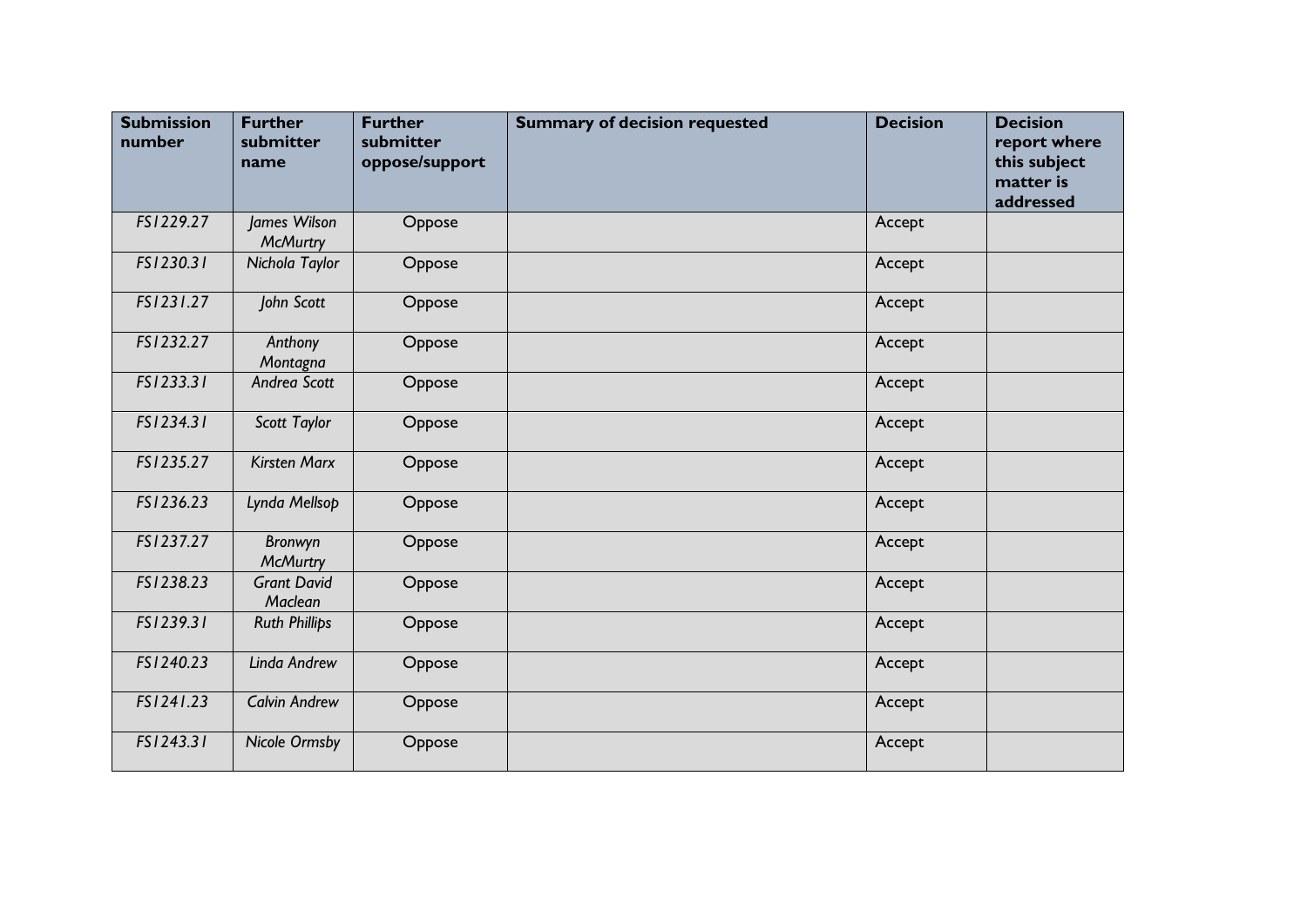| <b>Submission</b><br>number | <b>Further</b><br>submitter<br>name           | <b>Further</b><br>submitter<br>oppose/support | <b>Summary of decision requested</b> | <b>Decision</b> | <b>Decision</b><br>report where<br>this subject<br>matter is<br>addressed |
|-----------------------------|-----------------------------------------------|-----------------------------------------------|--------------------------------------|-----------------|---------------------------------------------------------------------------|
| FS1245.31                   | Maire<br><b>Enterprises</b><br><b>Limited</b> | Oppose                                        |                                      | Accept          |                                                                           |
| FS1246.31                   | Sharageen<br>Holdings<br>Limited              | Oppose                                        |                                      | Accept          |                                                                           |
| FS1247.31                   | <b>Tammy Baker</b>                            | Oppose                                        |                                      | Accept          |                                                                           |
| FS1290.26                   | Anthony James<br>Parker                       | Oppose                                        |                                      | Accept          |                                                                           |
| FS1336.31                   | <b>Gary Finlay</b>                            | Oppose                                        |                                      | Accept          |                                                                           |
| FS1352.31                   | <b>Graydon Millen</b>                         | Oppose                                        |                                      | Accept          |                                                                           |
| FS1354.31                   | <b>Peter Francis</b><br>Montagna              | Oppose                                        |                                      | Accept          |                                                                           |
| FS1355.31                   | Justine Wootton                               | Oppose                                        |                                      | Accept          |                                                                           |
| FS1356.31                   | Elizabeth Jean<br><b>Deadman</b>              | Oppose                                        |                                      | Accept          |                                                                           |
| FS1357.23                   | <b>Graham Gavin</b><br>Deadman                | Oppose                                        |                                      | Accept          |                                                                           |
| FS1358.27                   | Graham A<br>Deadman                           | Oppose                                        |                                      | Accept          |                                                                           |
| FS1359.31                   | Oshila<br>Greathead                           | Oppose                                        |                                      | Accept          |                                                                           |
| FS1360.27                   | Nesdam & Fisk<br><b>Madsen Trust</b>          | Oppose                                        |                                      | Accept          |                                                                           |